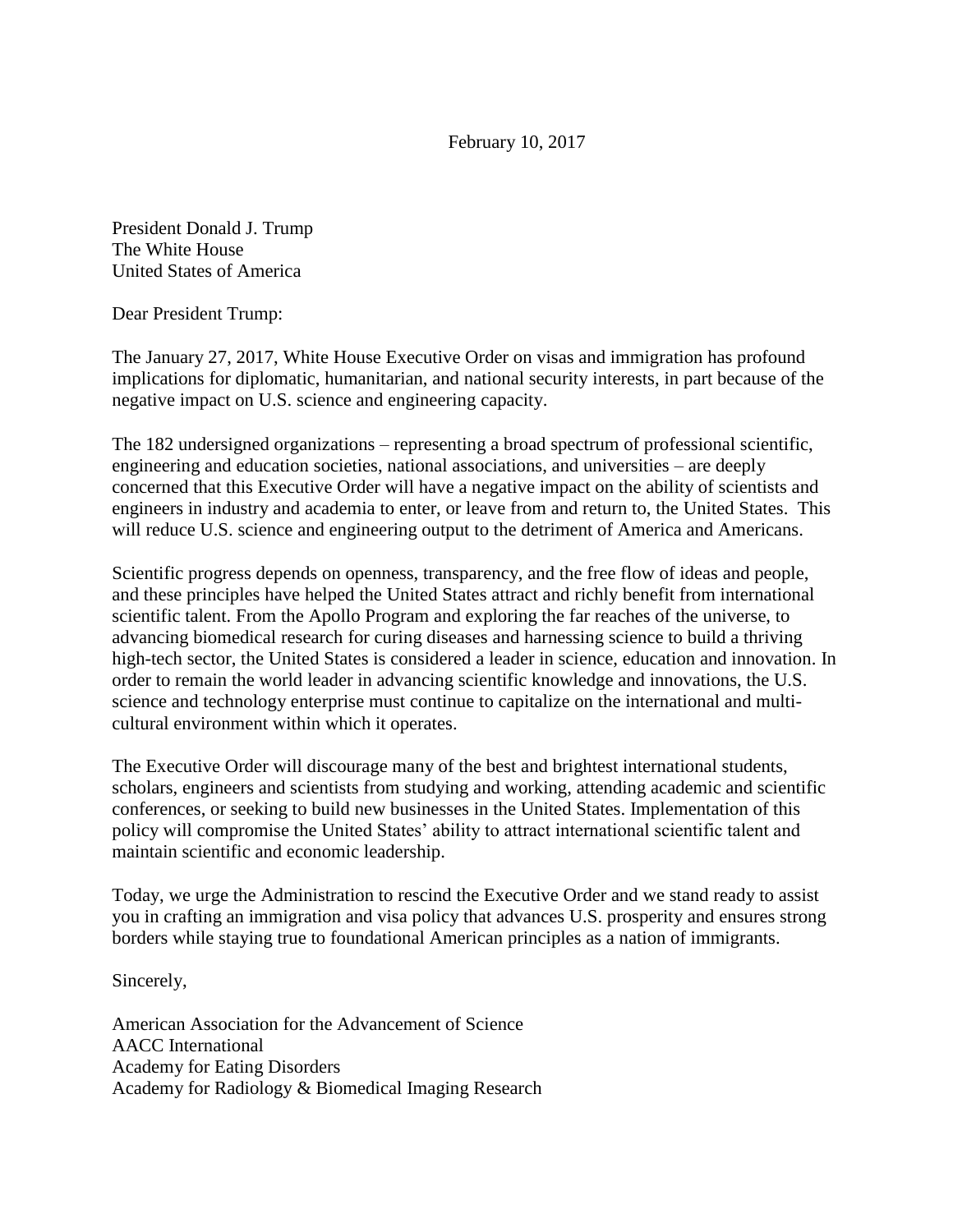Acoustical Society of America Academy of Criminal Justice Sciences American Academy of Forensic Sciences American Anthropological Association American Association for Clinical Chemistry American Association of Colleges of Pharmacy American Association for Dental Research American Association of Geographers American Association of Immunologists American Association of Pharmaceutical Scientists American Association of Physical Anthropologists American Association of Physicists in Medicine American Association of Physics Teachers American Association for Public Opinion Research American Association for the Study of Liver Diseases American Astronomical Society American Brain Coalition American Chemical Society American College of Neuropsychopharmacology American Dental Education Association American Educational Research Association American Federation for Medical Research American Geophysical Union American Geosciences Institute American Institute of Biological Sciences American Institute of Aeronautics and Astronautics American Institute of Chemical Engineers American Institute of Physics American Mathematical Society American Meteorological Society American Ornithological Society American Physical Society American Physiological Society American Phytopathological Society American Political Science Association American Psychological Association American Public Health Association American Society of Agricultural and Biological Engineers American Society of Agronomy American Society of Animal Science American Society of Association Executives American Society for Biochemistry and Molecular Biology American Society for Cell Biology American Society of Civil Engineers American Society for Clinical Pharmacology & Therapeutics American Society of Clinical Psychopharmacology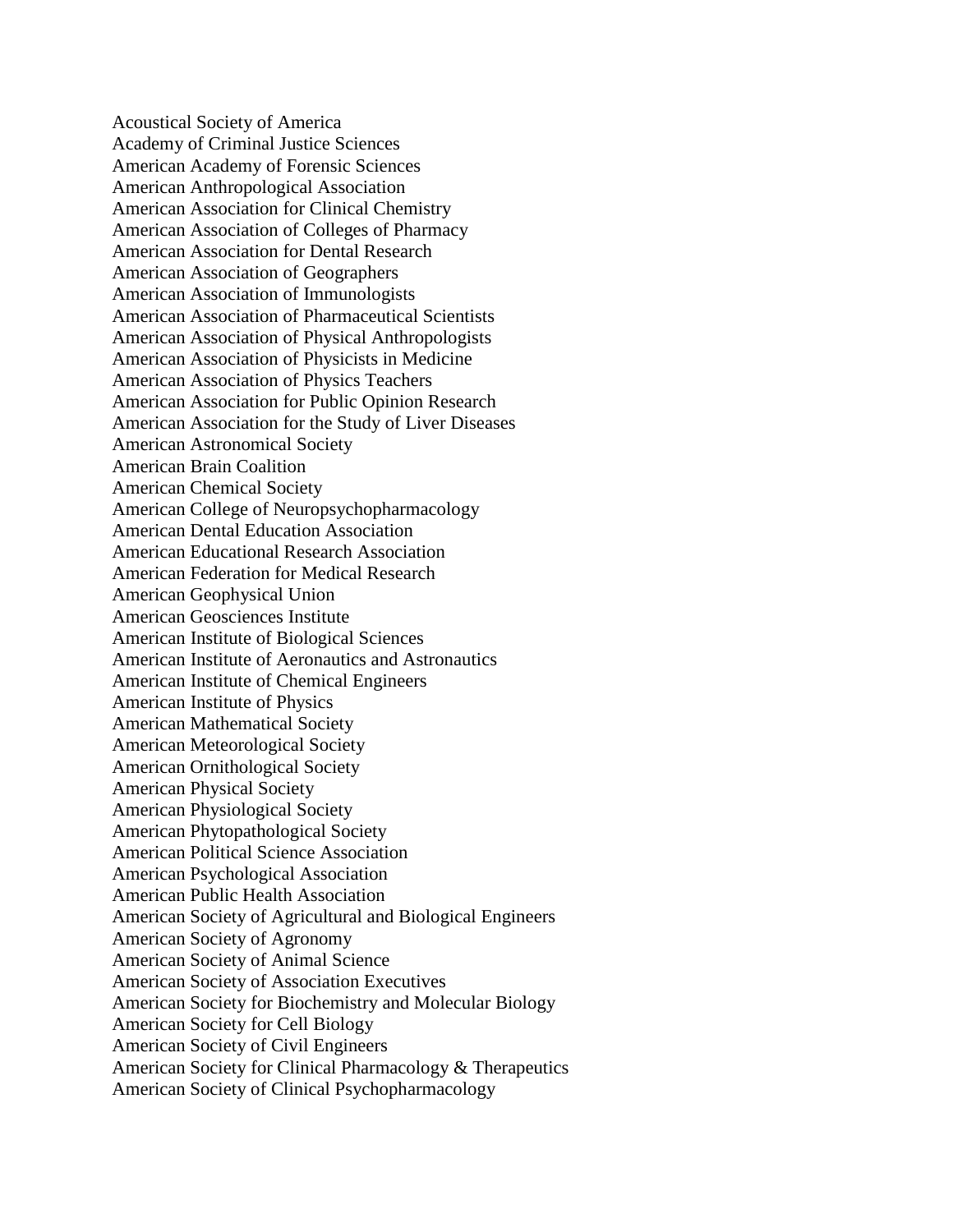American Society for Horticultural Science American Society for Microbiology American Society of Naturalists American Society for Pharmacology and Experimental Therapeutics American Society of Plant Biologists American Society of Plant Taxonomists American Society of Tropical Medicine and Hygiene American Sociological Association American Statistical Association Archeological Institute of America Associated Universities, Inc. Association for Behavior Analysis International Association of Research Libraries Association of American Medical Colleges Association of American Universities Association of Independent Research Institutes Association for Psychological Science Association for Research in Otolaryngology Association for Research in Vision and Ophthalmology Association of Schools and Colleges of Optometry Association for the Sciences of Limnology and Oceanography Association of Southeastern Biologists Association for Women in Mathematics Behavior Genetics Association Biomedical Engineering Society Biophysical Society Boston University Botanical Society of America Brown University California Institute of Technology Cognitive Science Society Columbia University in the City of New York Computing Research Association Consortium for Ocean Leadership Consortium of Social Science Associations Controlled Release Society Council of Graduate Schools Council on Social Work Education Crop Science Society of America Duke University Earthquake Engineering Research Institute Eating Disorders Research Society Ecological Society of America Entomological Society of America Executive Committee of the American Society of Criminology Federation of Associations in Behavioral and Brain Sciences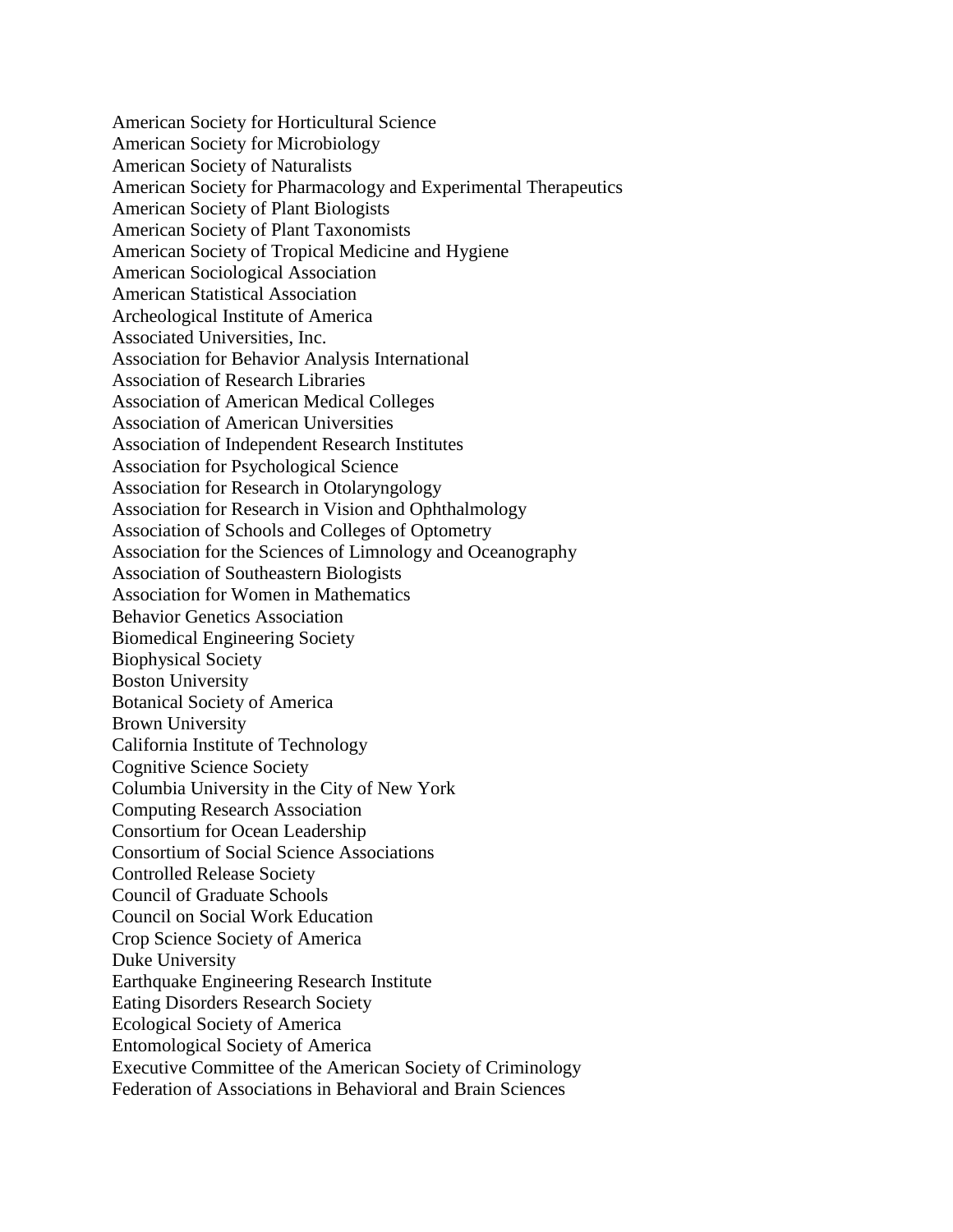Federation of American Societies for Experimental Biology Forensic Specialties Accreditation Board Foundation for Science and Disability Geological Society of America Genetics Society of America Harvard University Human Factors and Ergonomics Society Institute for Advanced Study Institute of Food Technologists International Association for Dental Research International Society for Computational Biology International Society for Stem Cell Research Johns Hopkins University Law and Society Association Linguistic Society of America Massachusetts Institute of Technology Materials Research Society Mathematical Association of America Michigan State University Microscopy Society of America Midwest Political Science Association National Association of Biology Teachers National Communication Association National Organization of Gay & Lesbian Scientists & Technical Professionals (NOGLSTP) National Postdoctoral Association Natural Science Collections Alliance National Science Teachers Association New York University North American Vascular Biology Organization Northeastern University Oklahoma Academy of Science Organization for the Study of Sex Differences Ornithological Council Paleontological Society Population Association of America Princeton University Research!America Rice University Rutgers, The State University of New Jersey Seismological Society of America Society for Adolescent Health and Medicine Society for American Archaeology Society for Behavioral Neuroendocrinology Society for Computers in Psychology Society for Conservation Biology North America Society for Developmental Biology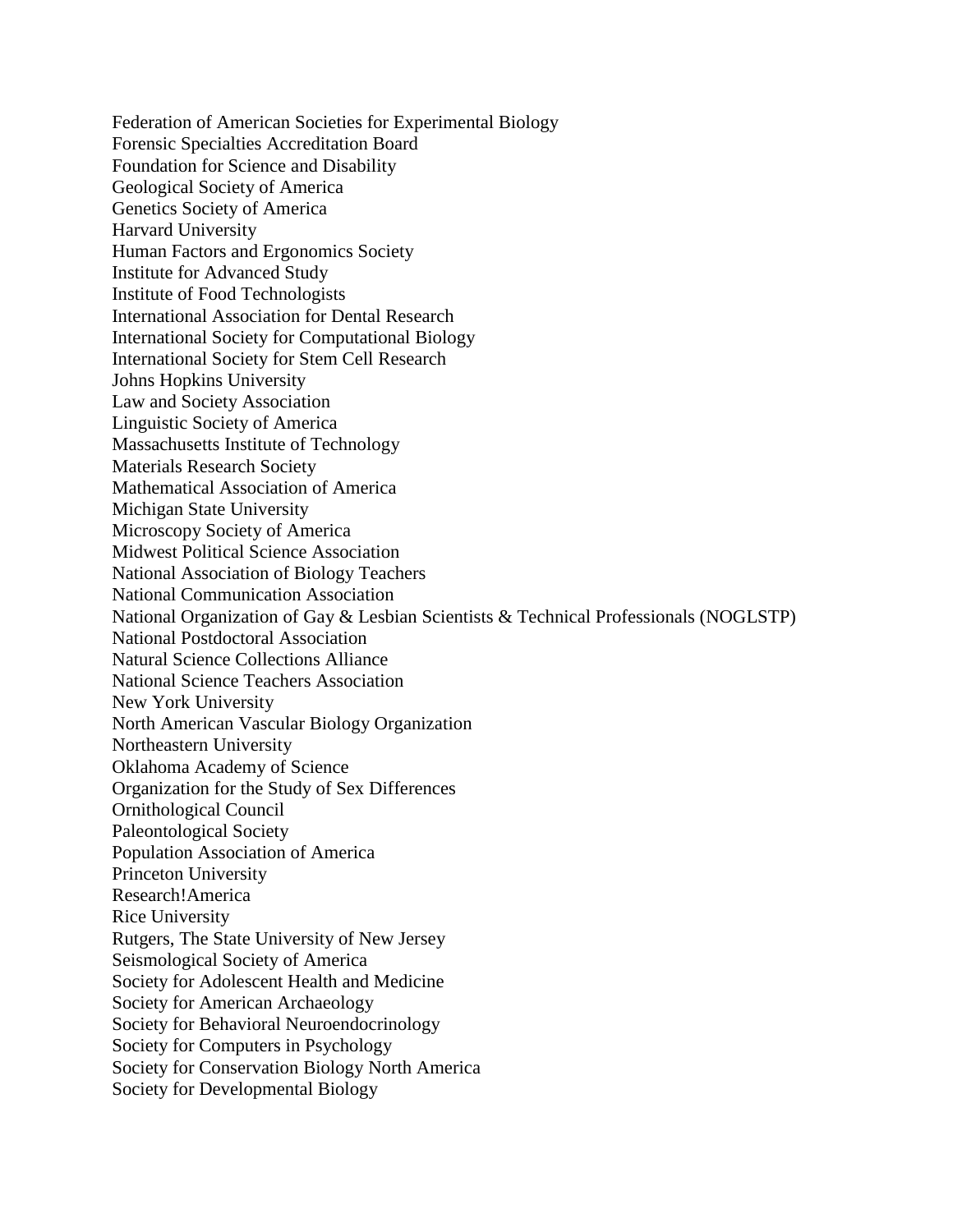Society for Ecological Restoration Society for Economic Botany Society of Experimental Social Psychology Society of General Internal Medicine Society for Industrial and Applied Mathematics Society for Industrial and Organizational Psychology Society for Mathematical Psychology Society of Multivariate Experimental Psychology Society for the Neural Control of Movement Society for Neuroscience Society of Nuclear Medicine and Molecular Imaging Society for Personality and Social Psychology Society for the Psychological Study of Social Issues Society for Research in Child Development Society for Social Studies of Science Society for Social Work and Research Society for the Study of Evolution Society for the Study of Reproduction Society of Systematic Biologists Society for Text and Discourse Society of Toxicology Soil Science Society of America Stanford University Stony Brook University The American Phytopathological Society The Gerontological Society of America The Endocrine Society The Michael J. Fox Foundation The Optical Society The Psychonomic Society United States Pharmacopeial Convention University of California System University of Cincinnati University of Iowa University of Michigan University of Pennsylvania Vanderbilt University Vision Sciences Society Washington University in St. Louis Yale University

cc: Senate Majority Leader Mitch McConnell Senate Democratic Leader Charles Schumer House Speaker Paul Ryan